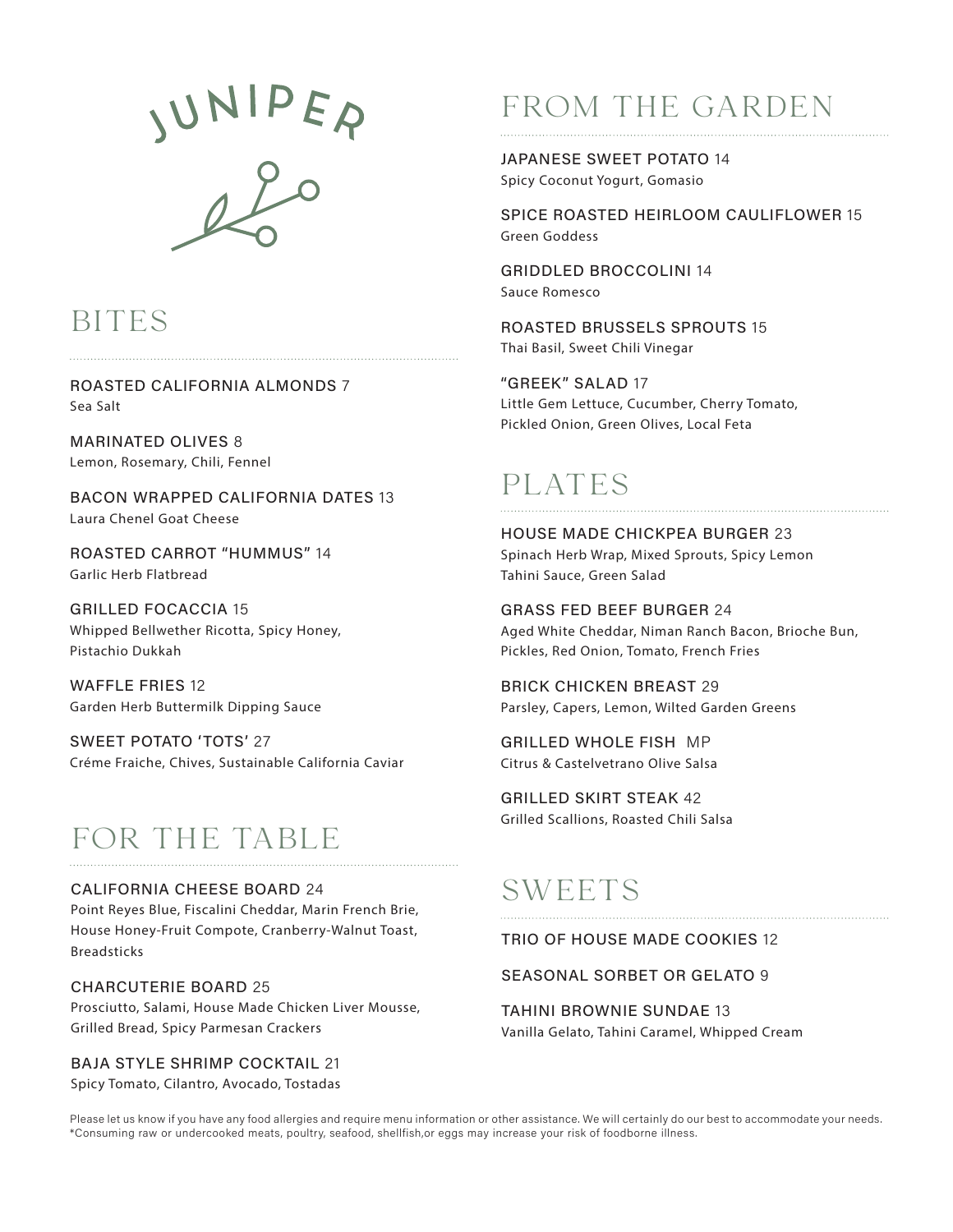

### JUNIPER INSPIRED COCKTAILS 20

LAST WORD Bombay Sapphire Gin, Luxardo Maraschino, Green Chartreuse, Lime

CORPSE REVIVER #2 Roku Gin, Cointreau,Lillet Blanc, Absinthe, Lemon

CLOVERLEAF Empress 1908 Gin, Lemon, Raspberry, Mint, Egg White

NEGRONI Beefeater Gin, Campari, Sweet Vermouth

### BEER 9

STONE IPA Escondido, California

AMSTEL LIGHT Amsterdam

FAT TIRE New Belgium CORONA Mexico

STELLA ARTOIS Leuven, Belgium

## COCKTAILS <sup>20</sup>

#### HOLLYWOOD HIBISCUS SPRITZ Aperol, Prosecco, Wild Hibiscus Syrup, Fever Tree

Club Soda, Orange

CHILL PILL Hanson Organic Cucumber Vodka, Aloe Vera, Mint, Melon, Fever Tree Yuzu + Lime Soda

#### THE GREENHOUSE The Botanist Gin, Fresh Pressed Green Juice, Luxardo Liqueur, Lemon Juice, Froth

BUENAVISTA CLUB Belvedere Organic Blackberry + Lemon Grass, Creme de Mure, Raspberry, Lemon

HERMOSA SOUR Hendricks Gin, Yellow Chartreuse, Strawberry Purée, Rhubarb Bitters, Lemon

FLOWER POWER Absolut Elyx, Lychee Purée, Lemon, Orange Blossom Hibiscus

SUNSET Casamigos Tequila Blanco, Fresno Chile, Cilantro, Lime, Agave

OAXACAN PALOMA Vida Mezcal, Combier Pink Pamplemousse, Lime, Fever Tree Pink Grapefruit, Tajin

EAGLE ROCKED Casa Noble Reposado Tequila, Bigallet China China, Amaro Montenegro, Aztec Chocolate Bitters, Saline

#### SUSTAINABLE ESPRESSO MARTINI

Patron Reposado, Spent Espresso & Orange Peel Syrup, Mr. Black Coffee Liqueur